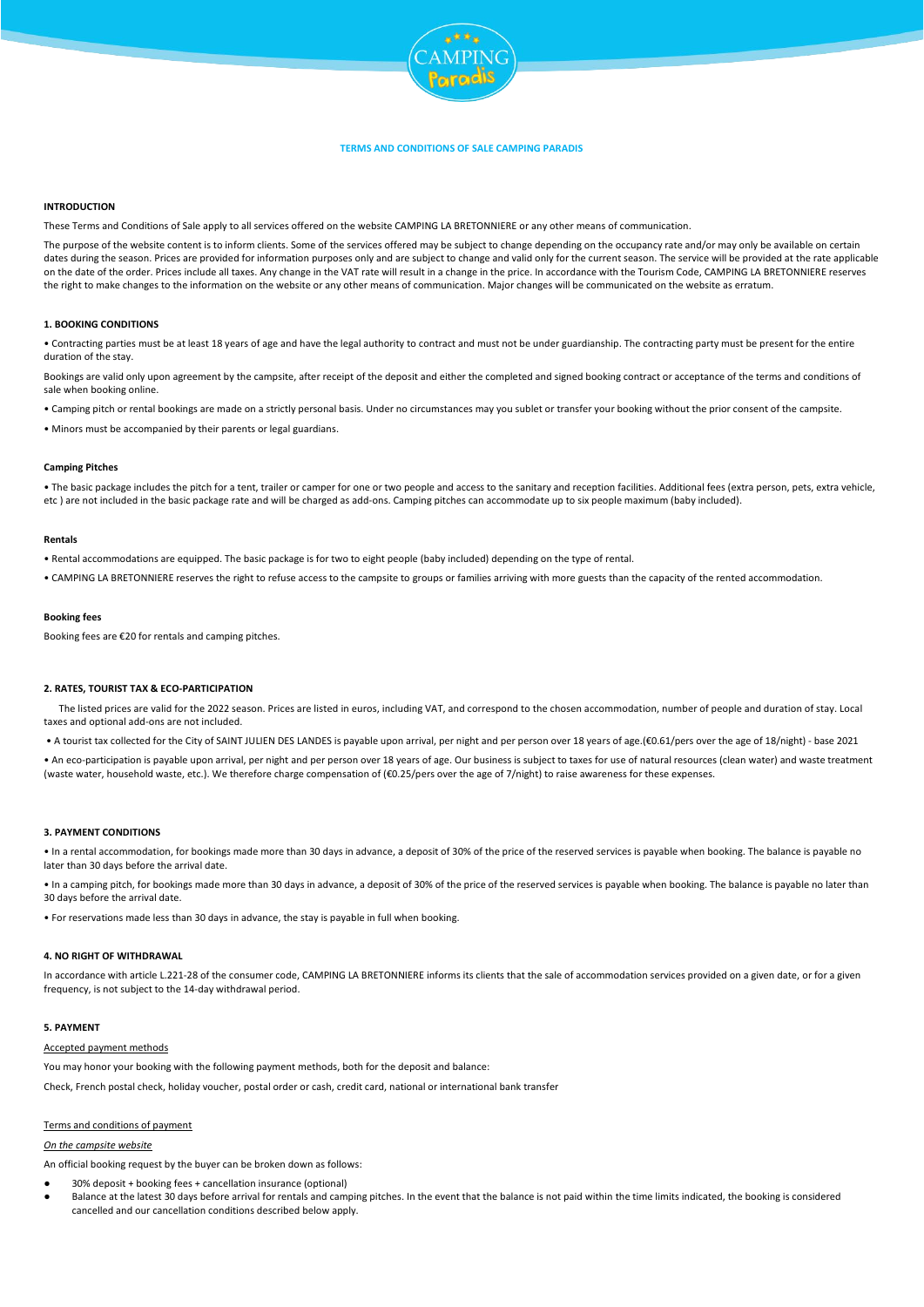### *By mail*

An official booking request by the buyer can be broken down as follows:

● 30% deposit + booking fees + cancellation insurance (optional)

Balance at the latest 30 days before arrival for rentals and camping pitches. In the event that the balance is not paid within the time limits indicated, the booking is considered cancelled and our cancellation conditions described below apply.

This reservation has contractual value only upon receipt by the purchaser of a booking confirmation issued by the campsite.

The balance of the stay is payable at the latest 30 days before arrival. In the event that the balance is not paid within the time limits indicated, the booking is considered cancelled and our cancellation conditions described below apply.

# **6. CANCELLATIONS AND CHANGES**

# **Changing your booking**

- The Client may request a change to their stay at the same campsite (dates, type of accommodation). Without prejudice to the fact that the balance is payable in full before departure, any changes at the request of the client may incur change fees. All change requests must be confirmed in writing by the client and are subject to availability and acceptance by CAMPING LA BRETONNIERE In the event that the contractor wishes to extend their stay, the current rate will apply. Any changes made from higher range to lower range services will not incur a refund.
- Any request to reduce the length of your stay is considered a partial cancellation and will be subject to the cancellation and interruption of stay conditions.
- Any request by the CLIENT to change or cancel their STAY must be sent to CAMPING LA BRETONNIERE by registered letter with acknowledgement of receipt. The time limits indicated below are from the date on which the letter is received, as evidenced by the postmark. Cancellation or changes to the STAY will incur at minimum the following fees:

\* **More than 30 days before the beginning of the STAY:** 30% of the total cost + processing fees + insurance fees (if taken out)

**\* Less than 30 days before the beginning of the STAY:** 100% of the total cost + processing

fees + insurance fees (if taken out).

## **Unused services**

Any interrupted or shortened stay (late arrival, early departure) or failure to appear at the campsite for a reserved accommodation will not incur a refund.

# **Cancellation by campsite «**CAMPING LA BRETONNIERE »

In order to receive compensation when possible, we recommend that you take out cancellation or interruption of stay insurance upon booking.

If CAMPING LA BRETONNIERE cancels your stay, except in cases of force majeure, the entire cost of the stay will be refunded. However, you may not receive payment of damages.

#### **Cancellation Insurance**

We recommend that you take out cancellation or interruption of stay insurance upon booking.

- VALEURS-ASSURANCES : (CANCELLATION INSURANCE "CONFORT" of "PREMIUM")
- \*See the conditions<https://www.la-bretonniere.com/wp-content/uploads/2018/04/Cancellation-Insurance-Comfort-and-Premium.pdf>

## **7. YOUR TRIP**

#### **Arrival**

- o Camping pitches: arrivals are from 12:00 p.m. onwards
- o Rental accommodations: you may check in starting at 4:00 p.m. on your day of arrival, and a security deposit is required when you receive the keys to the rental.

# **During your stay**

The campsite declines all responsibility in the event of an incident falling under the civil responsibility of the camper. All clients must comply with campsite rules. Guests are responsible for any disturbances caused by persons staying with or visiting them.

#### **Departure**

• Rental accommodations: on the day of departure indicated on your contract, the rental accommodation must be vacated before 10:00 a.m. The accommodation must be returned in a perfect state of cleanliness, the inventory may be verified, any broken or damaged object will be at your expense, as well as any repairs to the accommodation that may be necessary.

• Your deposit will be returned at the end of your stay, after deduction of any fees incurred, with invoices provided, for any damage found at the exit inventory. Non repayment of the deposit does not preclude payment of additional compensation in the event that the costs exceed the amount of the deposit.

• If the accommodation has not been cleaned before your departure, a minimum cleaning fee of €80 including tax will be charged.

• For any late departure, you may be charged an extra day at the current nightly rate.

#### **Deposit**

For rented accommodation, you will be requested to pay a deposit of € 300 (cash, bank card imprint) your arrival, which will be returned to you at the end of the stay,

no later than eight days by post from the date of your departure.

The campsite reserves the right to keep part or the total amount of the deposit in case of deterioration of the

accommodation and its contents and/or facilities at the campsite.

The campsites also reserve the right to keep the amount of 80  $\epsilon$  pay for costs of cleaning not carried out at the time of departure.

# **8. VISITORS**

Visitors are admitted to the campsite after checking in at reception and paying the visitor's fee. Visitors will have access to the campsite's facilities, except for the pool area.